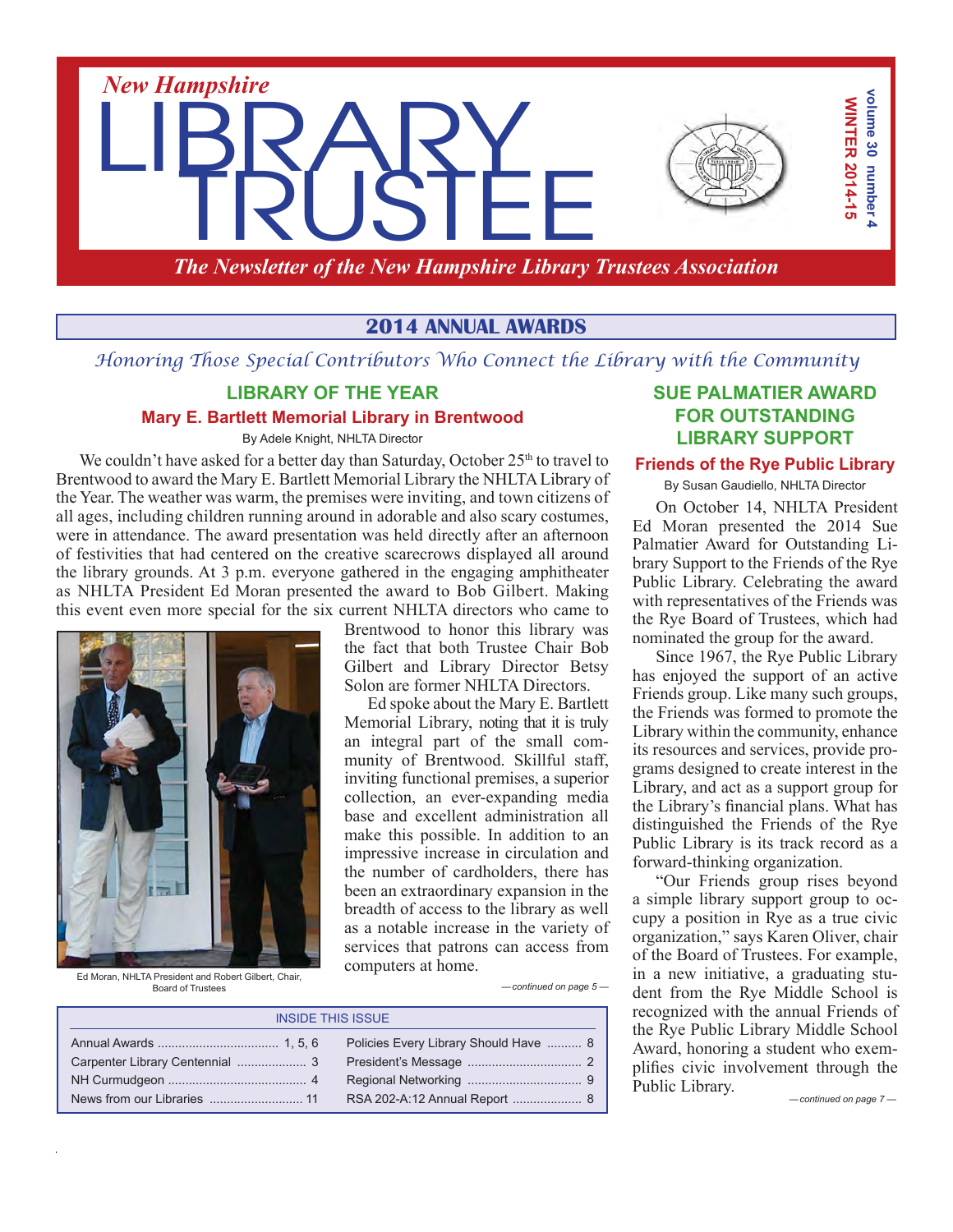# *Message from the President . . .*

In the Christmas spirit of good will and giving, I ask the readers of our newsletter to consider the following:

It would pay dividends in a stronger sense of shared endeavor if all of us, as trustees, were to regularly acknowledge the effort and dedication shown in the labors of library staff, Friends, foundations, and those who quietly support library missions. A simple Thank You would do wonders.

I want to pursue the idea of establishing library endowments. I would ask those libraries who are already so blessed to contact me with the thought of knowing more how they work, how long the various endowments have been extant, and their impact on the libraries they benefit.

It would also be helpful if we developed a more formal framework to address the practical needs for successful libraries.

So, as America is one of the magnificent heirs of a 2000+ year cultural heritage that has brought

its citizenry the the most felicitous blend of material comfort and spiritual freedom in recorded human history, I sign off with the blessing invoked by Charles Dickens in his 1843 Christmas Carol when Tiny Tim says" God Bless Us, Every One."



*Ed Moran e.moran@nhlta.org*

#### **MAKE A DIFFERENCE AND VOLUNTEER**

NHLTA offers an opportunity to trustees to apply their skills in support of the mission and activities of the Association. The Board of Directors is an all-volunteer group of current and former library trustees. We need volunteers to work on a project-by project basis and on a long-term basis as working members of the board.

For information on how to volunteer with the NHLTA, please contact Loring Webster at *l.webster@nhlta.org* or Adele Knight at *a.knight@nhlta.org* with an estimate of the time you can offer, areas of interest, special skills, and degree of passion for libraries!

*If you are passionate about libraries and want to make a difference—step up and volunteer.* &

### *Ask the Curmudgeon*

Dear Curmudgeon,

Why can't you eat in the library? You can do it at Barnes and Noble and that's kind of a library. I don't mean pizza because you would have all those delivery-type people, and what would you do with those big boxes? But, I would like to curl up in the library with coffee, a book and a bagel with a smear. Why don't we have a more forward-thinking library?

— Litteraryfoody

F

#### *Dear Litteraryfoody,*

*Many of the newer libraries have a café area with coffee, tea and bagels, but you still can't take food around in the stacks and smear the books with sticky fingers. B&N probably considers the smears a cost to get you to spend more money. Your library is in the business of providing a service—it's not a for-profit enterprise like B&N. There's budget to replace sticky books.*

*— Thank you for asking The Curmudgeon*

# qЛ

**Edward Moran, President** Bedford • *e.moran@nhlta.org*

**Loring Webster, Vice President** Brookline • *l.webster@nhlta.org*

**Carol Snelling, Secretary** Holderness • *c.snelling@nhlta.org*

**Mark Branoff, Treasurer** Windham • *m.branoff@nhlta.org*

**Adele Knight, Past President** Dublin • *a.knight@nhlta.org*

# **BOARD OF DIRECTORS**

**Martin Davis** Claremont • *m.davis@nhlta.org*

**Susan Young Gaudiello** Barrington • *s.gaudiello@nhlta.org*

**David Hallenbeck** Amherst • *d.hallenbeck@nhlta.org*

**Constance Kirwin** Antrim • *c.kirwin@nhlta.org*

**Tina Larochelle** Boscawen • *t.larochelle@nhlta.org* **Karen Sheehan Lord** Manchester • *ks.lord@nhlta.org*

**Claire Martineau** North Stratford • *c.martineau@nhlta.org*

**Conrad Moses** East Kingston • *c.moses@nhlta.org*

**David Simpson, Jr.** Peterborough • *d.simpson@nhlta.org*

**Lillian Edelmann**, *Emeritus Director* Bow • *l.edelmann@nhlta.org*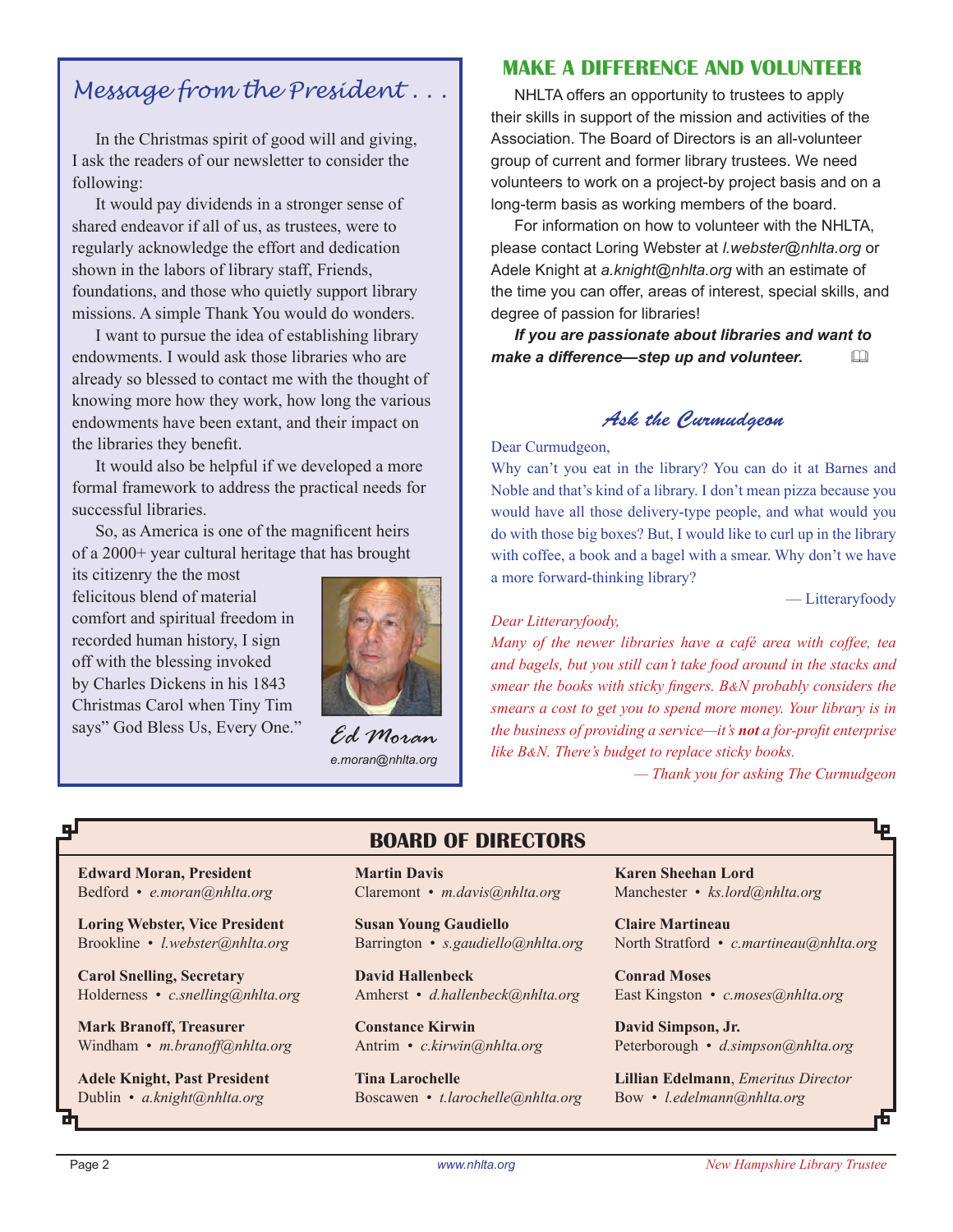#### **CELEBRATING 100 YEARS The Carpenter Memorial Library**

By Karen Sheehan Lord, Trustee and NHLTA Director and Marsha Beecy, Chair, Manchester City Library Board of Trustees

It was all hands on deck as the Manchester City Library prepared to celebrate the 100th Anniversary of the opening of the Carpenter Memorial Building where library services have been held for the past 100 years. Under the leadership of Director Denise van Zanten, a committee composed of staff members and trustees planned special activities and events to be held throughout the year to help the community celebrate. In January a banner was hung across the entranceway and old photos were displayed inside. Other activities included a Victorian Tea and Social, a lecture and tour of the building with the Manchester Historic Association and a Foundation Fundraiser held at the Palace Theater with guest author Dennis Lehane. A Gala Reception on November 19th marking the historic opening of the building was the culmination of the year's activities. The Manchester Garden Club decked the building with stunning flower arrangements, refreshments were served and tours given of the building. Proclamations from Mayor Gatsas, Governor Hassan and Senators Shaheen and Ayotte and State Librarian York were read. Members of the Carpenter family unveiled a portrait of Mrs. Carpenter which will be hung in the rotunda. A remarkable Lego replica of the facade of the building was displayed which, when completed, will be exhibited at the SEE Science Center. Last but not least, the 2014 Manchester Historic Association Christmas ornament, on sale now, features the Carpenter Memorial Library.

Now for a little history. The library building was presented to the city of Manchester by Frank P. Carpenter, a lifelong philanthropist, in memory of his wife Elenora Blood Carpenter who had died in 1910. At the dedication held on November 18, 1914, Mr. Carpenter said "It is my expectation and belief that the library in its new home



Board of Trustees Manchester City Library



which we are now dedicating, will take on new life and usefulness and that it will be used freely, and that every man, woman and child in Manchester will feel that it is intended for them."

Ground was broken in 1912, and the cornerstone laid in June 1913. When completed in 1914, the library was the largest and best equipped of any library in New Hampshire. Known as the Jewel in the Crown of the Queen City, the beautiful Italian Renaissance style building sits at the head of Victory Park. Mr. Carpenter spared no expense with this state of the art building which took two years to complete at a cost of \$350,000. Modern conveniences included central air and vacuum systems, an electric dumbwaiter and an elevator. The library was the first to have a designated Children's Room with small chairs and low shelving suitable for young patrons.

The building formally opened its doors to the public with much fanfare in 1914 and began its service to generations of Manchester residents. The Carpenter Memorial Library, one hundred years later continues to serve Manchester from this historic building. In the spirit of Frank P. Carpenter the library today offers a wide range of classic and modern library services to the entire Manchester Community.  $\Box$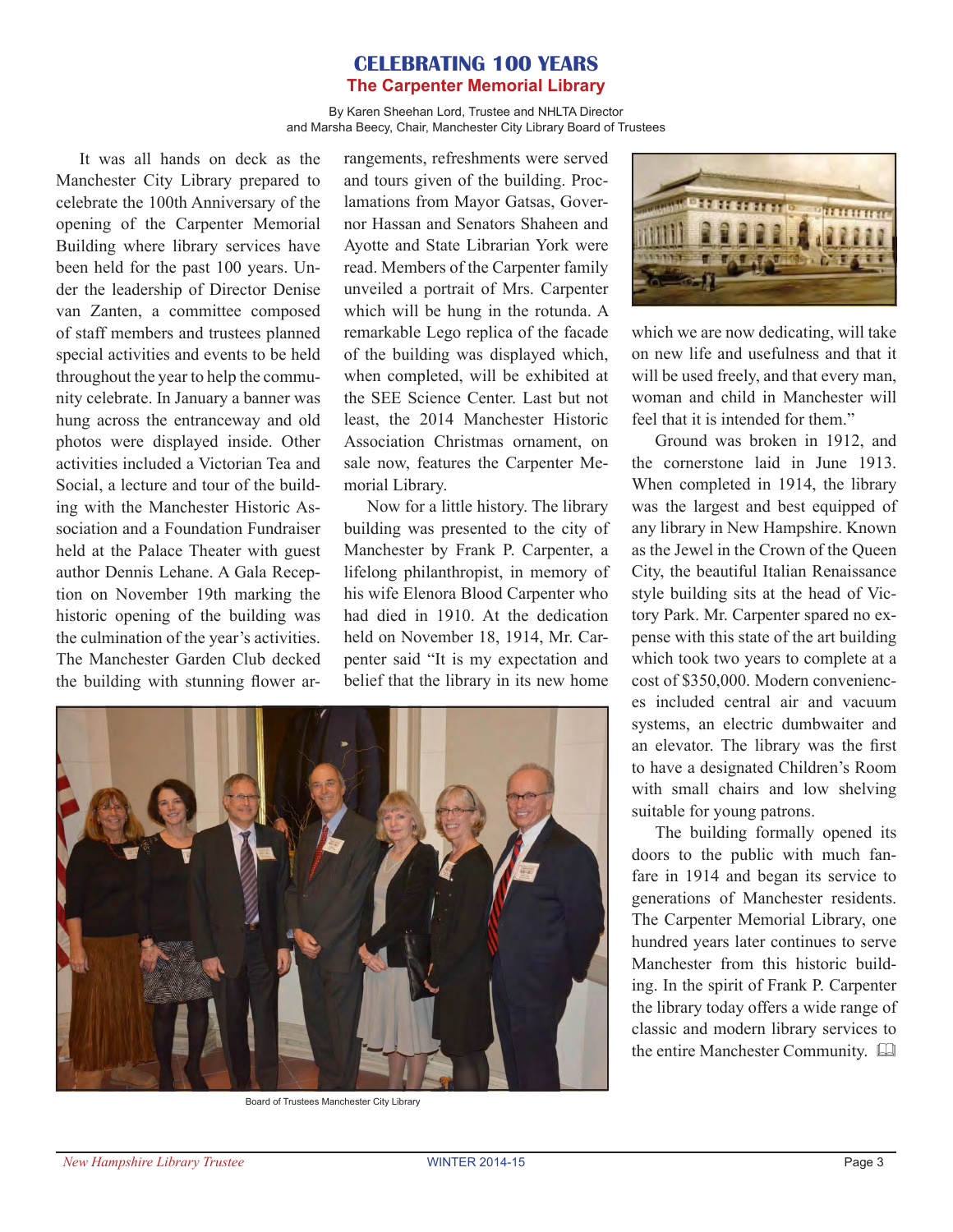### **PERSONNEL MANAGEMENT WORKSHOP WELL ATTENDED**

By Adele Knight, NHLTA Director

The NHLTA Education Committee presented a Personnel Management workshop from 10:00 a.m. to 1:15 p.m. on Wednesday October 29<sup>th</sup> at the NHMA building in Concord. It was well received by the 52 trustees who attended.



There were four components to the workshop entitled Getting Started on Effective Performance Management.

Kate DeForest, Associate at Sulloway & Hollis and NHLTA legal advisor, clarified the RSAs on employment of library personnel, talking about such issues as terms of employment, hiring, firing, who's in charge and "at will" employment.

Deb Caplan, HR Specialist at SDE, Inc. and alternate trustee for the Peterborough Town Library, explained the purpose and importance of Library Director job descriptions and evaluations. She added brief summaries of a Trustee Job Description and a Library Director Search.

Karen Sheehan Lord, NHLTA Director and trustee for the Manchester City Library, gave an overview of the role of interns and volunteers in public libraries and gave examples of best practices to be used for both adult and youth volunteers.

Adele Knight, a NHLTA Director and trustee at the Dublin Public Library, outlined the topics that should be included in library personnel policies, noting that they should be in compliance with library RSAs.

The workshop received excellent reviews, with recommendations that it be repeated annually. Many commented there was not enough time for all questions or for the presentation on policies, but no one wanted a longer workshop. The Education Committee does plan to offer another Personnel Management Workshop in 2015. More information will be available at a later date.

PowerPoint slides of this workshop can be downloaded from the NHLTA website (*www.nhlta.org*) by clicking on Conferences & Workshops tab and then on Resources.  $\Box$ 

# *The New Hampshire Curmudgeon*

#### **Counting Our Blessings**

During this season of being grateful for our abundances, shall we also be grateful for all that our libraries have to offer? Our libraries are the center of our town culture in so many ways. Not only is a library a collection of treasured books (and other materials), but it's a place of peace; a haven from the pressures of life; a place to gather; a quiet place to work; a place for fun; a place for exploring. What would our communities be without the enrichment that each library has to offer?

Where else can you go and have someone recommend a book that they know you will like, because they know you? There are frequent new opportunities at most libraries, from stargazing with a new telescope to jam-and-jelly-preserve gatherings, community soup tastings, ice cream socials, special programs, and of course the local book group and other hobby groups. There is something for just about everyone. Have you noticed that library events attract moms, dads and whole families? If you don't find something to interest you at your local library, I'm sure the staff would be happy to help get a new group going.

Today's local libraries are truly family-centered locations. What could be better for the community in our high-stress society than a place for families to gather around a shared focus?

#### **NHMA CONFERENCE**

By Loring Webster, NHLTA Director

On November  $12<sup>th</sup>$  and  $13<sup>th</sup>$ , seven NHLTA directors participated in manning the NHLTA booth at the NHMA (formerly LGC) Annual Conference for municipalities. This conference was a worthwhile opportunity for members of the board to network and advocate for NH libraries and to exchange information with town officials and other exhibitors.  $\square$ 

> A library outranks any other one thing a community can do to benefit its people. It is a never failing spring in the desert.

> > — *Andrew Carnegie*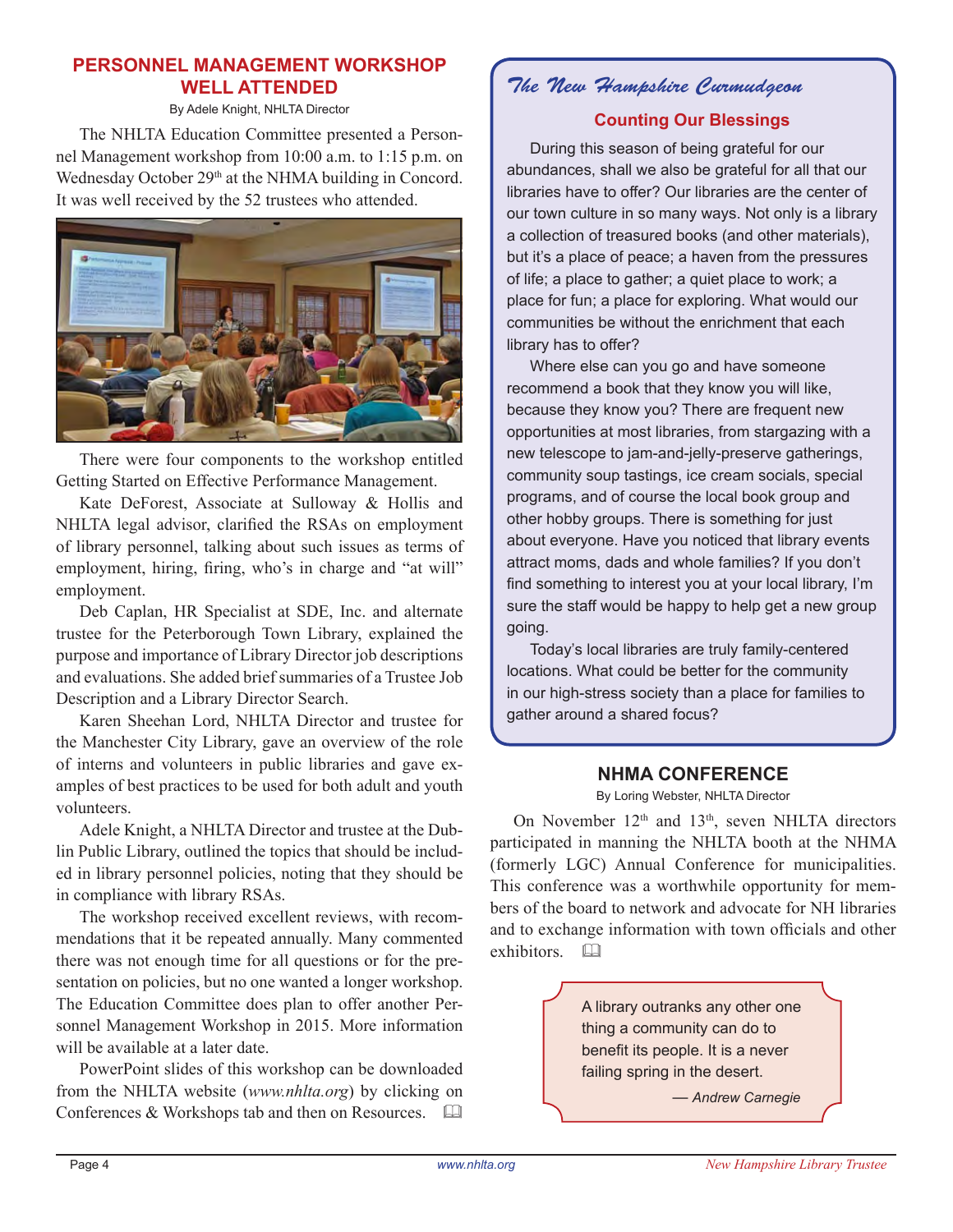#### **ANNUAL AWARDS**

*Library of the Year* continued



The library now offers 24/7 online access to the library catalog; a new "app" letting patrons access the library via their mobile phones or tablets has also been added.AThursday-afternoon "Device Advice" program for patrons having issues with their personal electronic devices is now offered. Evening hours were increased to accommodate parents, teachers and other patrons who work out of town.

Enhanced services to a previously under-served part of the community include the addition of Senior Cinema at 1:00 in the afternoon, accommodating patrons who do not drive in the evening. A Teen Volunteer Program provides students with community service hours towards school requirements. They are thrilled to "work" at the library.

Another important and rewarding development has been the formation of partnerships with other library and community organizations. Teaming up with the Brentwood Historical Society, the local-community-supported-farms, establishing a mini interlibrary loan network with surrounding communities, and supporting local schools with their events, are good examples.

The value of the Mary E. Bartlett Library's outreach to the community is measured by the relationships and support from the town officials and the community. The library offers free library cards to any nonresident school or town employee. It has helped the Town ecosystem by installing a storm water garden and working with the Conservation Commission to set up the garden. The library regularly receives support from the police and fire departments for testing equipment and providing safety training to the staff.

To emphasize the value of support that the library receives from the community, President Moran read an excerpt in the letter from the Town Selectmen: "The ongoing relationships between our town and the library are exemplary. We wholeheartedly support and are proud of the library, its talented staff and its outstanding programs which bring so much enjoyment and knowledge to all age groups."

In addition to the many attributes displayed in the nomination of the Mary E. Bartlett Library, I would also mention that a noticeable sense of pride and enthusiasm for their library emanated from the staff, trustees and friends. One could feel the calm and welcoming ambience of the library within and without.

Congratulations to everyone at the Mary E. Bartlett Library. You are truly library ambassadors.  $\Box$ 

**SPECIAL LIBRARY SERVICE CONTRIBUTION AWARD Congratulations Elaine Brody!!**

By Adele Knight, NHLTA Director



Ed Moran, NHLTA President and Elaine Brody

On October 15<sup>th</sup>, NHLTA President Ed Moran proudly presented the 2014 Special Library Service Contribution Award to Elaine Brody from the George H. and Ella M. Rodgers Memorial Library in Hudson. Elaine has been a long-time supporter and advocate for the library and definitely is deserving of this award.

Beginning in the 1980s and 1990s when it was recognized that the Hudson Hills Memorial Library was in need of expansion or new construction, Elaine supported efforts to publicize and raise funds for that purpose. Always an outspoken advocate for the library, Elaine attended community gatherings and Town meetings to explain the many benefits that a new or expanded library would bring to the town.

When the Rodgers brothers decided to make a very generous donation of \$4 million to fund a new library, they first called Elaine to discuss the possibilities of the project. Her expertise was well known as she had been involved in several school building projects, the School District Facilities Committee, and the Facilities Assessment Committee. Throughout the planning and construction phases, Elaine was the

*— continued on page 7 —*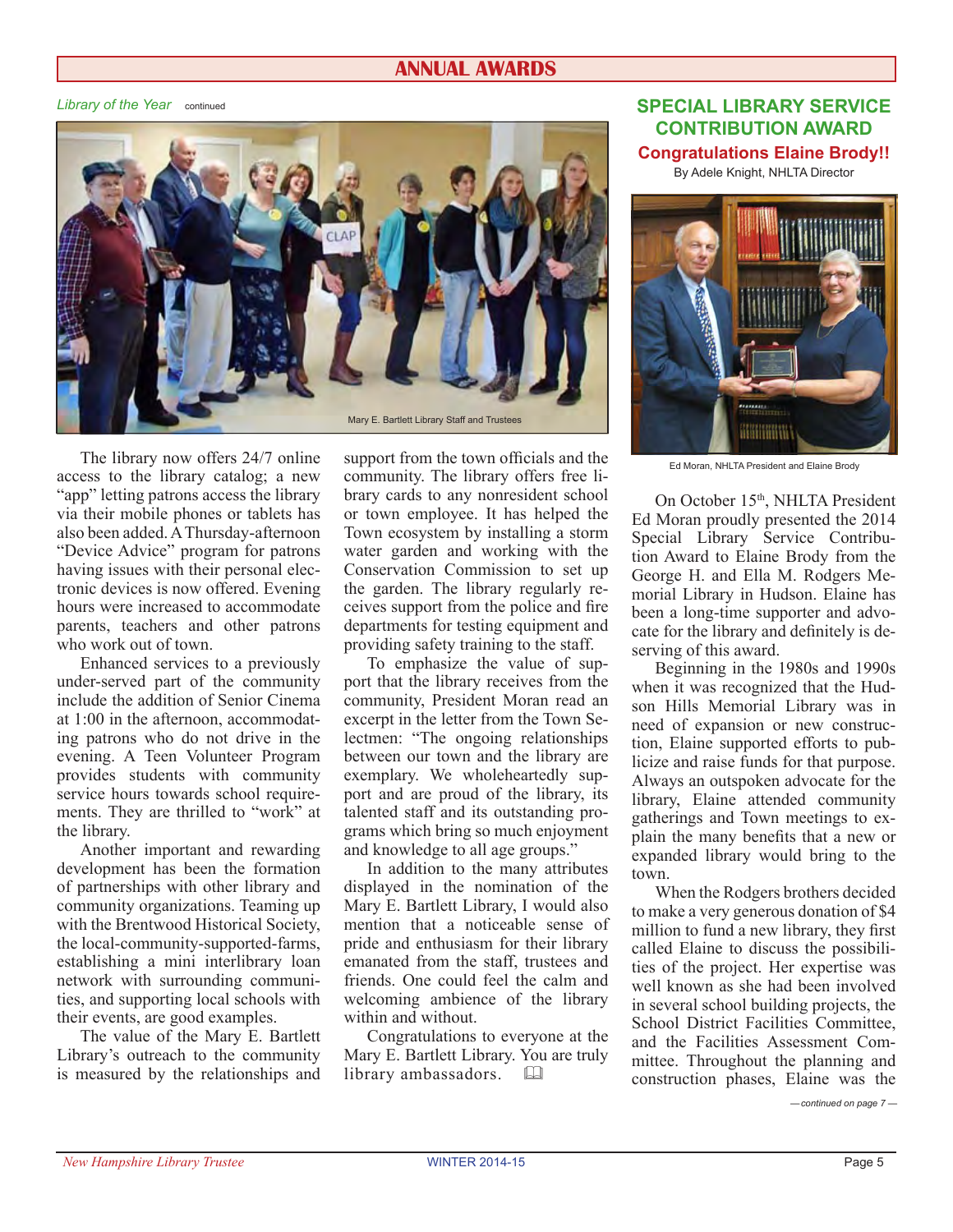# **ANNUAL AWARDS**

#### **LIBRARY DIRECTOR OF THE YEAR Dorothy "Dottie" Billbrough**

#### By Adele Knight, NHLTA Director

In recognition of many years of extraordinary service, the Trustees of the Colby Memorial Library in Danville placed Dottie Billbrough's name in nomination for the 2014 Library Director of the Year award. Dottie was subsequently chosen by the NHLTA Executive Committee to receive the award, and on Saturday, De-



is right—only 14. She verified that age when I commented that she looked too young to have been serving the library for 50 years. In 1977, Dottie became a regular part-time employee, and then Director of Library Services in 1992. She was instrumental in helping to create a new 21<sup>st</sup> century community library. In their nomination, the Colby Trustees wrote "She has an evolving vision about the dynamic role of libraries, and has brought Danville's library from the bookdeposit model of the 1960s to a contemporary space that cultivates community by assessing and implementing ideas of how libraries function in today's society."

Under Dottie's management, both children's and young adult's programs have grown tremendously. She encourages adult reading programs also. She oversaw a significant and challenging expansion of the building in 2003-04 which increased both its holdings and usefulness to the community. The library is well laid out with excellent visibility from the circulation desk, comfortable seating areas, a bank of computers and a work space for staff. The children's area in the lower level is huge, yet bright and inviting.

Dottie's philosophy of service emphasizes the role of a dynamic library at the center of the community. Trustees attribute much of this success to Dottie's amazing personality. She is level headed, yet persistent and seeks the best resolution for everyone in any situation. She wants her patrons, staff and community to feel that they are heard, valued and important. One trustee said "Dottie is one of my

cember 6<sup>th</sup>, NHLTA President Ed Moran was very pleased to present the award to Dottie. There were many supporters in attendance.

Among the criteria to be considered for the Library Director of the Year award, the NHLTA requires that the nominee ex-<br>hibit professionalprofessionalism, leadership and outstanding performance and notable contribution toward fulfilling the mission and goals of the library. Over the years, Dottie has certainly done that. She began her career as a substitute in the Library back in 1964. She was only 14 years old. Yes, that

top ten favorite people ever; she has a sweetness of spirit and always looks to the best in people … Dottie makes me a better person."

Behind the scenes, Dottie is a resolute supporter of her staff, fighting for fair pay and often covering hours for her staff to take time off. She and her staff continue to foster a welcoming and friendly space. New patrons are enthusiastically welcomed and library staff quickly learn the patrons' names. Under Dottie's leadership, the library has been established as a vital part of the community. With patience and persistence in working with various town boards, especially at budget time, Dottie has continued to give her library and her community everything she can and continues to smile through it all.

Colby Memorial Library Trustees are proud to honor Dottie in this, her fiftieth year at Colby, in recognition of her long and continuing career. We are too, Dottie. Congratulations.  $\Box$ 

#### **What is a "Little Free Library"?** *http://littlefreelibrary.org*

It's a "take a book, return a book" gathering place where neighbors share their favorite literature and stories. In its most basic form, a Little Free Library is a box full of books where anyone may stop by and pick up a book (or two) and bring back another book to share. You can, too!



Mary E. Bartlett Memorial Library, Brentwood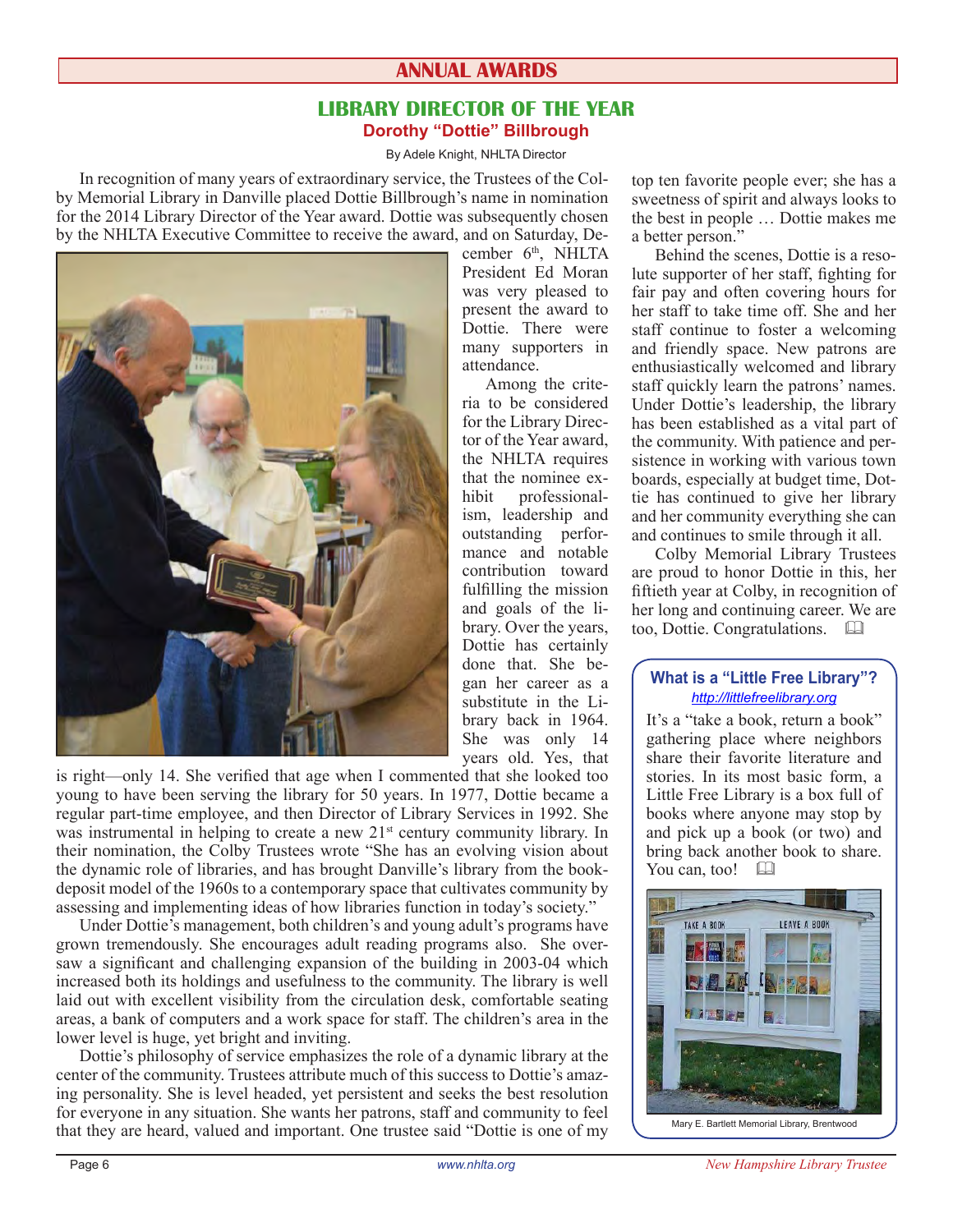#### **ANNUAL AWARDS**

Administrative Coordinator for the building project. She was the liaison between the Trustees and the Rodgers brothers and did amazing amounts of publicity, informing everyone of the progress and benefits the new library would bring. She attended all meetings relating to the project and worked closely with the Clerk of the Works, always responding quickly to questions and issues that needed to be resolved. Elaine was instrumental in starting the Buy-A-Brick program, a way to raise money and give recognition to donors, which continues today. People buy bricks that are engraved and become part of the new library entrance-way.

And that is not all! When the library trustees decided that they needed a new strategic plan for the future of the library, Elaine took on the responsibility of facilitator for the Strategic Planning Committee. She arranged meetings of many people to get their input for the future direction of the library, and helped to design a questionnaire to solicit opinions on current services and programs and to find out what the desires for future services and programs might be. Elaine also conducted indepth interviews with members of town government, town businesses and town leadership to gather their opinions on the future direction of the library. Elaine is very organized and professional in working with everyone, and has kept the process on track and on budget.

The Library Trustees say that Elaine is truly the embodiment of the definition of this award. She has given outstanding service over many years in the "areas of fund-raising, volunteering services, organizing programs AND spearheading a building expansion." Elaine has always been the person they looked to and depended on when her skills and enthusiasm were needed. A former library director commented that "the Rodgers Memorial Library would never have been built without Elaine Brody."  $\Box$ 

#### *Elaine Brody* continued *Friends of the Rye Public Library* continued

"What makes the Friends of the Rye Public Library a notable group is that at each meeting, we all come to the table with thoughtfulness, insight, creativity, initiative and drive," observes Katie Jaffarian, President of the Friends. "Our discussions typically include every member attending and are always lively and productive. It is a marvelous thing to watch this process of exchange of thoughts and ideas transform into so many wonderful results."

The Friends has dedicated the income from its annual membership drive to an impressive array of programs and services, allowing the Library to enhance the cultural and scholarly community dialog. Vital to this function is the Friends'sponsored Speaker Series, featuring representatives from multiple cultural institutions, among them museums included in the museum pass program sponsored by the Friends. The group even has its own art committee which hosts local exhibits at the Library. Other programs supported by the Rye Friends include the Library's popular film series, the Drawing Together sketchbook program, senior visits, computer classes and an ongoing book sale.

Perhaps their most unique accomplishment is the fun and dynamic event they created to promote the electronic resources offered at the Library: a Tech Fair. Structured like a trade show with demonstration stations located throughout the Library building, the Tech Fairs feature "how-to" demos of many of the electronic resources in a fun, friendly and festive atmosphere. With plentiful refreshments, door prizes and colorful banners and balloons, volunteer demonstrators welcome the public to try some of the engaging tools available to them through the Library website. Friends' members train to become the demonstrators, coordinate refreshments and decorations, and collect feedback for future enhancement of the event. The success of the Tech Fair has been seen in the increased popularity of e-books and audio downloads, streaming film, music downloads and more.

Clearly the Friends of the Rye Public Library are not only a great resource for their own community; they are an inspiration for other public libraries and their supporting organizations throughout New Hampshire.  $\Box$ 



Friends of the Rye Public Library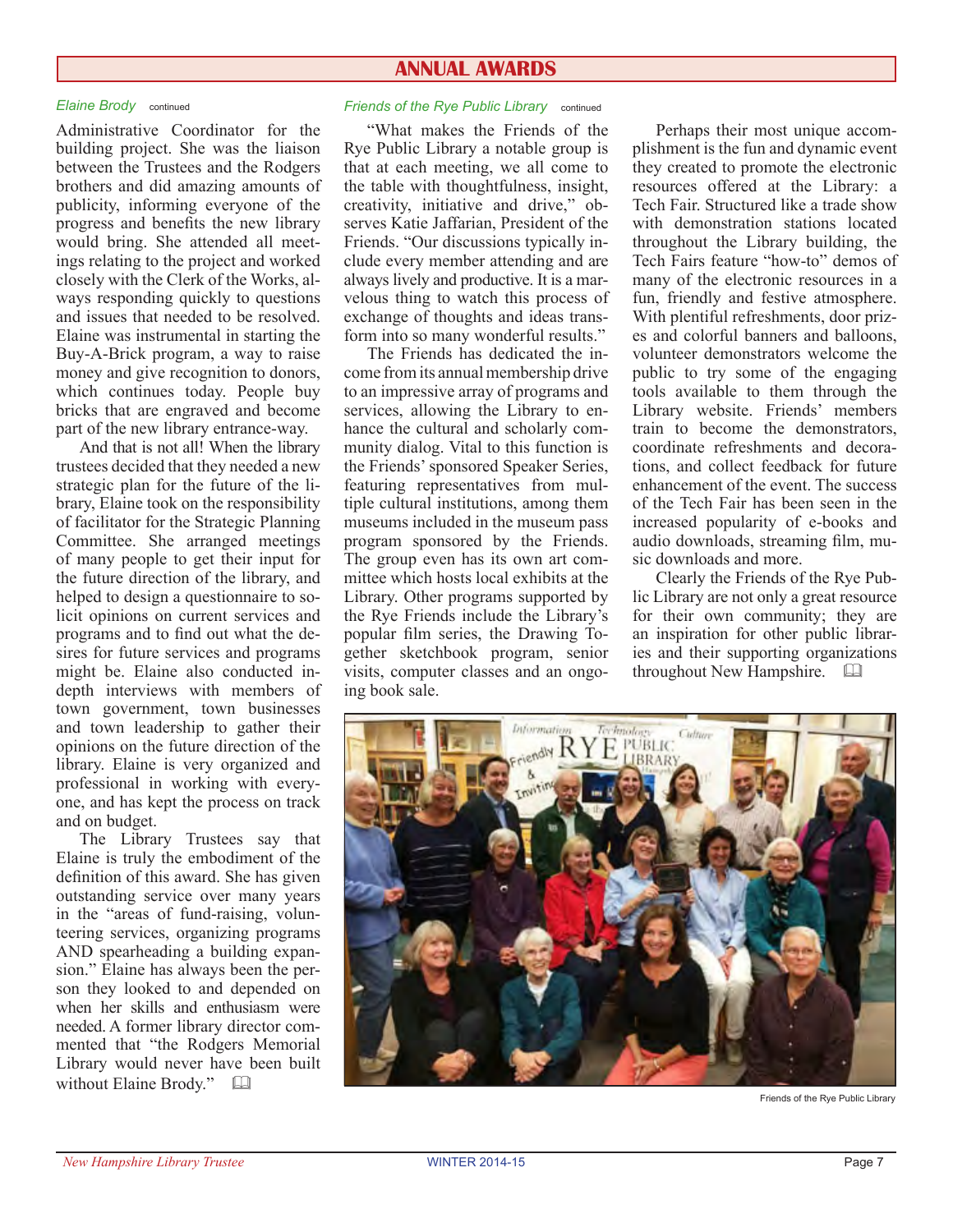# **POLICIES EVERY LIBRARY SHOULD HAVE**

*Thanks to the Amherst Town Library for sharing their Privacy Policies. This is a sample and should be tailored to fit your library.*

# **Amherst Town Library**

#### **Privacy Statement**

As librarians we have a professional obligation to respect the right to privacy for all of our library users. New Hampshire Law protects your right to privacy so that others cannot know how you use library services and materials. We ask for your cooperation in helping protect the rights of all library users, including children.

**Materials on Hold:** We can only give out titles of materials on hold to the person who placed the hold. If you plan to pick up an item on hold for another patron, you must present their library card at the time of checkout.

**Renewals:** You may renew materials for another person by phone or in person, but we can only let you know the number of items and the types of items being renewed.

**Overdue Materials and Fines:** We can only give out titles of overdue materials to the person who has borrowed them. Overdue notices will be mailed to the person who has borrowed the materials, including children. Once the notice arrives at the patron's home, the parent may intervene if they so choose. You may pay fines for another patron, but we can only tell you the amount of the fines and the number of items with fines. We encourage you to request a printed receipt of the materials that you borrow. This receipt can be kept in a visible location in your home for reference.

#### **Patron Privacy**

The Amherst Town Library collects personally identifiable information only when necessary for the fulfillment of the mission of the library.

In compliance with NH RSA 201-D:11 personal information and/or records of library activity shall be released only as provided for in this policy.

- Application must be made to the Library Director or her designee.
- The Director shall consult with Chairman of the Board of Trustees or his designee and the legal counsel of the Town of Amherst.
- • The request for information must be accompanied by a court order in proper form that has been entered by a court of competent jurisdiction after showing good cause by the law enforcement agency or person seeking the recorded information.

#### **ANNUAL REPORT**

It's that time of the year when the Annual Report to the Town is due by the Library Board of Trustees. In compliance with RSA 202-A:12, the following information (extracted from the RSA) is required.

- 1. All receipts (revenues) from whatever sources
- 2. All expenditures
- 3. All property in the trustees' care and custody
- 4. Statement and explanation of any unexpended money
- 5. Any bequests or donations received and holding in behalf of the town
- 6. Total number of books and other materials
- 7. The number of books and other materials added by gift, purchase and otherwise
- 8. The number of books and other materials lost or withdrawn
- 9. The number of borrowers
- 10. Statement of the use of the property of the library in furthering the educational requirements of the municipality
- 11. Other information and suggestions as may seem desirable
- 12. Submit a similar report to the state librarian

Complete Library RSAs are available at: *http://www.gencourt.state.nh.us/rsa/html/NHTOC/NHTOC-XVI-202-A.htm*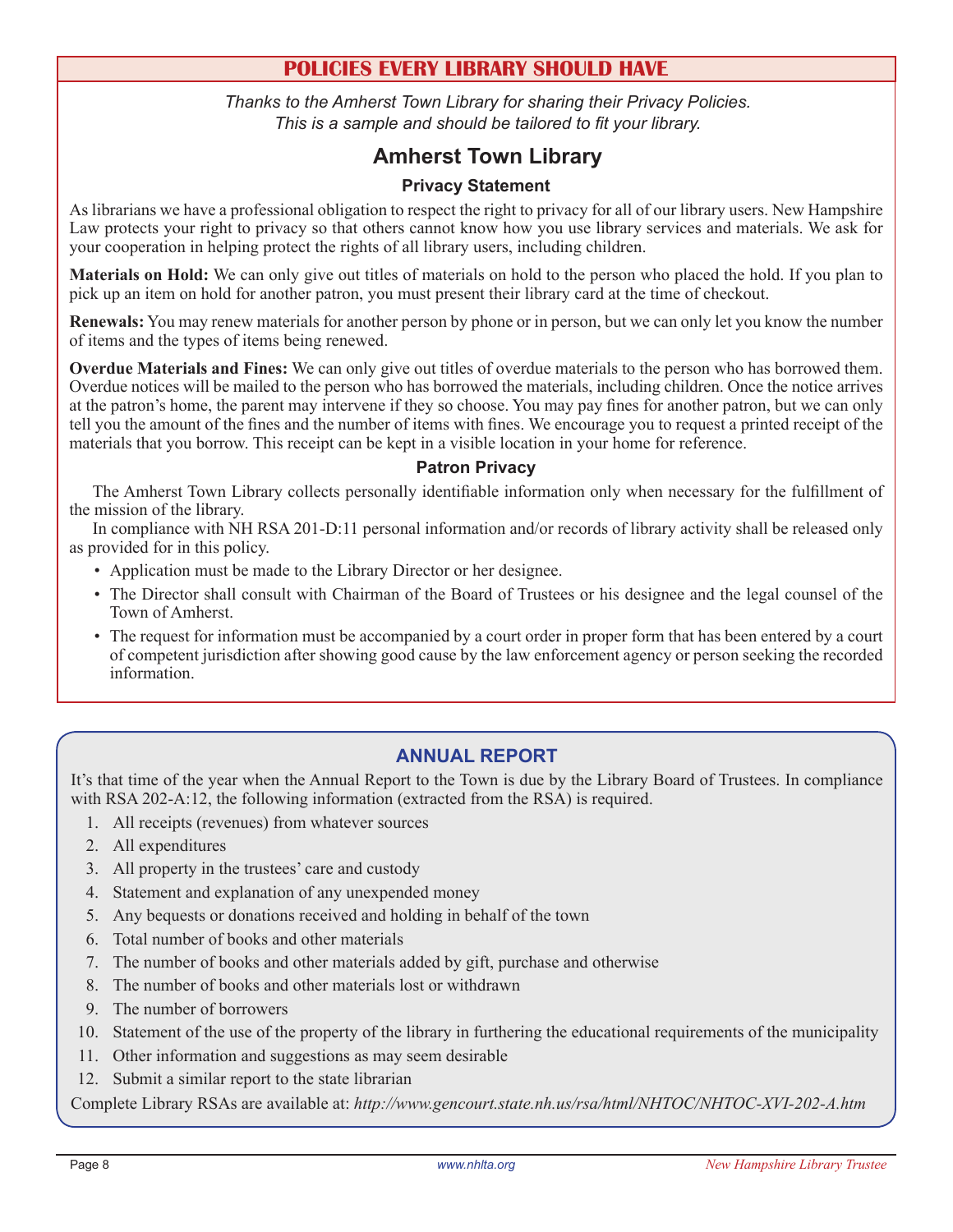#### **REGIONAL TRUSTEE NETWORKING**

#### **WILMOT PUBLIC LIBRARY HOSTS MEETING**

By Jackie Thompson, Chair Wilmot Public Library Board of Trustees

On September 25, 2014, Wilmot Public Library's Trustees and Director, Rosanna Dude, hosted an informal get-together of twenty area library trustees and directors to share ideas, concerns and successes. Seven area libraries were represented, including Danbury, Springfield, Bristol, Newbury, Sutton, New London and Wilmot. Representing their libraries were Directors from Bristol, Newbury, New London and Wilmot. The remaining attendees were Library Trustees.

The meeting opened with introductions and quickly moved into issues confronting the trustees and directors. This was followed by suggestions as well as success stories regarding general growth and improvements. Some of the issues discussed were building a strong, lasting Board of Trustees, increasing patronage, space restrictions, fundraising and Friends groups and their importance to their libraries for financial support, volunteers and a source for future trustees. Several suggestions were offered to build a strong Board of Trustees including having alternates on the Board, using email to make Trustees aware of the upcoming issues, and having term limits for Trustees.

Increasing patronage was a hot topic. Several suggestions were offered including publicizing open meetings to the public, newsletters, adult and children's programs, offering museum passes, collaborating with local schools, becoming a bus stop so children will be encouraged to use the library, participating in Summer Reading Programs, to name a few. Everyone decided that the greater the participation from the community, the greater the sense of responsibility and involvement you can expect.

A discussion of fundraising projects offered suggestions such as bake sales, fines for late returns, fees for library cards for seasonal or non-residents, grants, donations from local banks for specific projects, and voluntary contributions from patrons and businesses.

"It was particularly interesting to have the newly appointed Library Directors and Trustees glean information from those with more experience," noted chairman of the Wilmot Board, Jackie Thompson. "We were happy to show off our wonderful little library and very excited to have such a great turnout on our first try."

This exchange of ideas and concerns will continue at different sites, the next session tentatively scheduled after the March elections of new Trustees. The Trustees from the Minot-Sleeper Library in Bristol offered to host the next gettogether. I'm sure we will all look forward to getting together again and maintain relationships between meetings.  $\square$ 



#### **NETWORKING IN THE NORTH COUNTRY**

Claire Martineau, NHLTA Director and Trustee, Stratford Public Library

The first Trustee Roundtable gathering took place at the end of June in North Stratford with representation from three libraries. Following introductions and a brief overview of hours and staffing levels, the consensus is that more help is needed with creating policies, privacy issues, RSAs and situations with unattended children. Workshops, though valuable and important, are difficult to attend due to distance, time and funding. There was an interest in local area library gatherings or visits to each library to obtain information about individual needs or concerns.

After sending invitations to five of the Northern-most libraries, another Area Libraries Group meeting was held in late September at the Colebrook Public Library with only two libraries represented. Discussions revolved around the role of the Trustee, possibly establishing a local Coalition of Trustees and asking NHLTA about videotaping workshops for more availability.

For the balance of the libraries in the North Country Co-op area, look for an invitation for a Roundtable Discussion to take place in late winter to early spring 2015. If you know of a central location from Lancaster to Franconia that could accommodate approximately 20 people, please send an email to: *c.martineau@nhlta.org* for further planning. a

**PLEASE NOTE NHLTA's NEW ADDRESS 25 Triangle Park Drive Concord, NH 03301**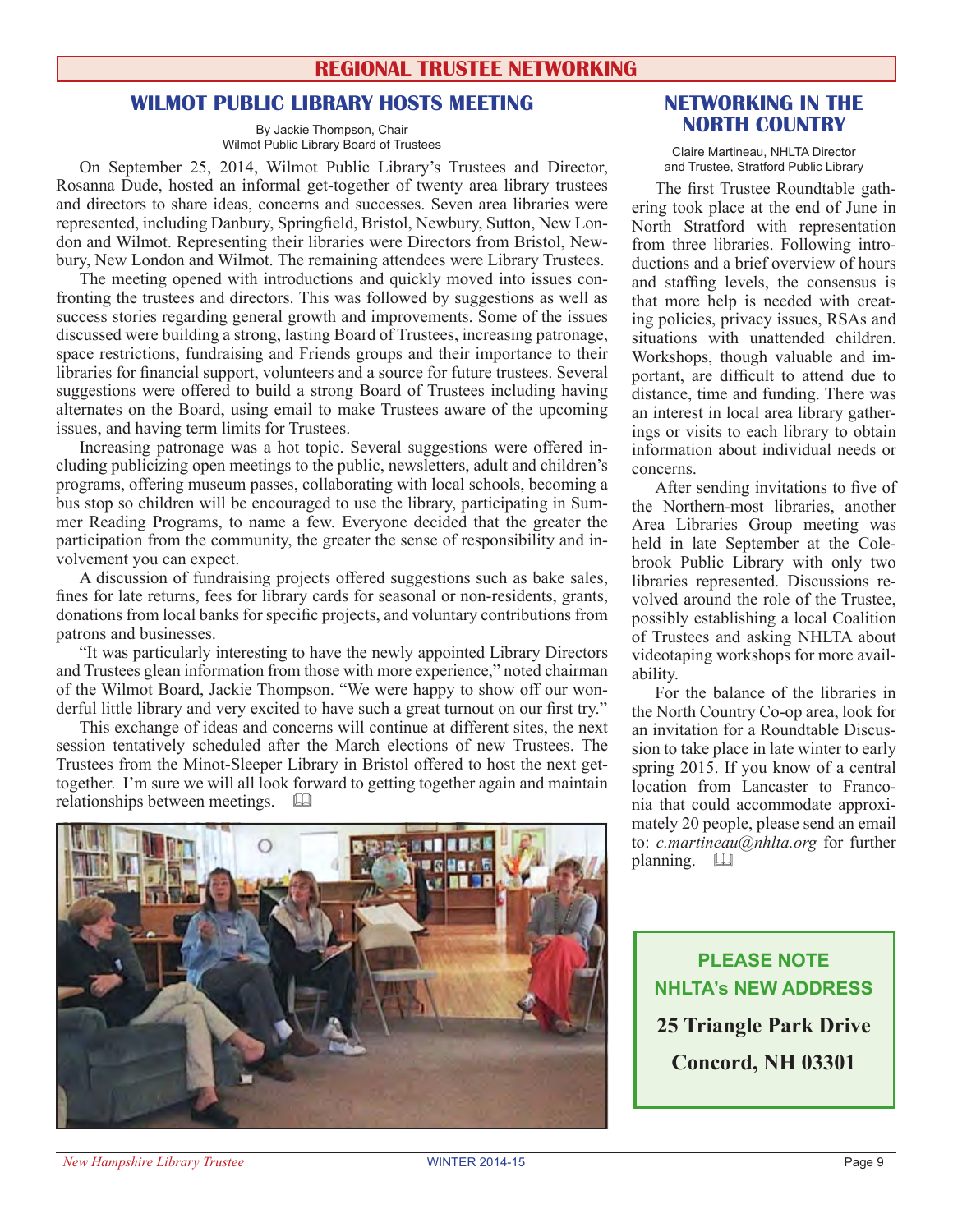#### **GRAND OPENING OF THE** *NEW* **ABBOTT LIBRARY IN SUNAPEE**

#### By Adele Knight, NHLTA Director

Several hundred well-wishers and library supporters attended the grand opening of the new Abbot Memorial Library in Sunapee on Saturday, November 15<sup>th</sup>. The library is really impressive. It is very bright and modern and double the size of the old one, and boasts many new features including a bank of computers for children, glass-walled community rooms, a gas



fireplace, more parking and better accessibility.

The ceremony included thanks and recognition to the Library Director and staff, the Trustees, the fundraisers and many others who were vital to the project. It had taken nearly twelve years for this building to become a reality but vision, perseverance and hard work paid off.

For detailed information about the library, please note that the Abbott Library was featured on page 4 under LIBRARY PROFILE in the Summer issue of the NHLTA newsletter. Refer to your mailed copy or read it on the NHLTA website at *www.nhlta.org*. Details about the library and the project can be found on the Abbott Library website *www.abbottlibrary.org*. &

#### **NHLTA RETREAT 2014** By Karen Sheehan-Lord, NHLTA Director

The Annual Retreat for officers and Directors of the NHLTA was held on Wednesday, November 5th at the NH Municipal Association building in Concord. The retreat was facilitated by Mary Ann Leon, a well-known consultant and former director of the Concord NH branch of the American Red Cross. This was a day filled with spirited conversation on challenging topics as the group worked to forward the mission of the organization. The first item on the agenda was a review of our current Mission statement:

*"The New Hampshire Library Trustees Association educates library trustees to be knowledgeable and effective in order to serve, improve and promote New Hampshire public libraries and promotes the right of free access to information for everyone."*

After much discussion the group decided to rework and update this statement to ensure that it remains current and reflects the goals of the organization. A sub-committee consisting of NHLTA Directors Marty Davis, David Simpson, Connie Kirwin and Susan Gaudiello will work on the redraft.

After a short break it was back to work, as the group undertook a SWOT exercise. SWOT stands for "Strengths, Weaknesses, Opportunities and Threats" and is a tool in current use by many non-profits to provide deeper insight into their organization. Among the many strengths mentioned by the group were experience and variety of expertise among the directors, commitment to producing quality work, enthusiasm for and dedication to our twin mission of education and advocacy, and a willingness to help others. Identified weaknesses centered on the need for better board recruitment tactics as we try to provide back-up candidates for key positions in the organization.

Concern was also expressed about making sure that we are reaching all of our constituents. Much time was spent on developing better recruitment tactics which could include targeting specific needs and matching these with potential candidates. The use of a skills grid to anticipate needs and development and use of an application form were also discussed.

The afternoon of the retreat was devoted to three topics: Conflict Resolution, Branding, and an Advocacy update. We also reviewed our previous Strategic Plan and have decided to divide this into segments with the goal of updating much of this document. The NHLTA Board of Directors will continue to work on improving advocacy as a major component of our mission to NH Library Trustees. We will keep you apprised of our work in this and other areas of interest as the year progresses.  $\Box$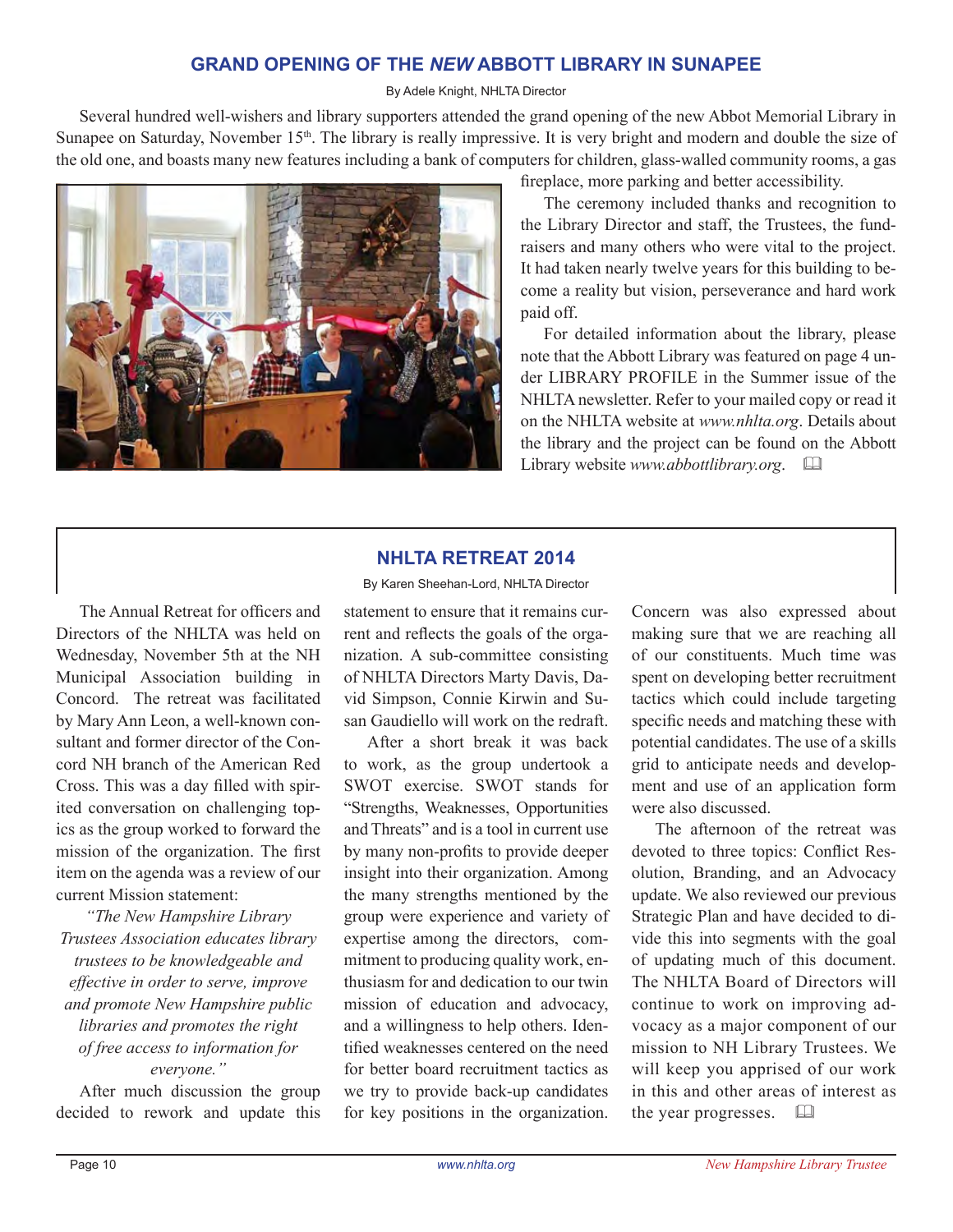#### **NEWS FROM OUR LIBRARIES**

#### **EXPLORING LANDMARKS ALONG THE NORTHERN RAIL TRAIL**

By Jackie Thompson, Chair Wilmot Public Library Board of Trustees

The Wilmot Public Library, in collaboration with the Friends of nisms meant to warn top-of-the-train riders to duck), a "hidden" stone arch

the Northern Rail Trail in Merrimack County, invited the public to celebrate National Trails Day on Saturday, June 7, 2014. About 40 people participated who wanted to view artifacts from railroad history along the Northern Rail Trail between Potter Place and Danbury, and of course

ride or walk this wonderful rail trail.

This event grew out of a Wilmot Public Library evening program back in February which featured Wilmot historical photography specialist Charley Freiberg, whose presentation was entitled "Riding the New Hampshire Rail Trail: Photographic and Historic Documentation." The program was so interesting that it created great interest in landmarks along the rail trail, and attendees clamored for a field trip to see the sights in person, but during warmer weather.

So the library and the Friends of the Northern Rail Trail planned a free activity — open to the public — which began at the Potter Place trailhead kiosk. Participants could choose one of three tours: to walk two or five miles, take a one-way bicycle tour of seven miles, or a 14 mile round-trip cycling tour. All tours included the opportunity to admire restored mile and section markers, original stone box culverts, railroad tell tales (high dangly mecha-



bridge, and more. The reward at the end of the seven-mile plus trek was lunch at the popular eatery, the Danbury Country Store.

The Northern Rail Trail recently celebrated the completion of a twomile stretch of trail in Boscawen which completed the trail from Lebanon to the Boscawen/Concord line. This was accomplished after a decade of hard work trail clearing, grant writing, and community outreach by a dedicated group of volunteers who make up the rail trail support group, the Friends of the Northern Rail Trail. A bicyclist can now complete his/her ride without setting foot on a road, and enjoy beautiful scenery along the way.

The event was a wonderful collaboration between the Wilmot Public Library and the Northern Rail Trail, just another example of how two local groups can work together to host a great event.  $\Box$ 

#### **GRASS ROOTS ADVOCACY Peterborough Library at the polls Nov 11, 2014**

Corrine Chronopoulos, Library Director

The Peterborough Town Library set up two informational tables at the polls. The goal of the project was to increase visibility of library programs and services, as well as to sign up residents for library cards. We brought our current program calendar, pamphlets with information about New Hampshire Downloadable Books, and program flyers. Because of our table placement, we also acted as guides to the public and as an information resource. We signed up 23 residents for library cards and had plenty of conversations about services and programs.

We posted some photos on our Facebook page and had an impromptu contest between librarians on who could sign up the most patrons. This had an additional reach to 167 people.

The other benefit of this program was positive connection with our town administration. One of our Selectman emailed me directly to say he was very happy to see this outreach.

A huge success overall and highly recommended outreach program.  $\Box$ 

### **CONTRIBUTE TO THE NHLTA NEWSLETTER**

Do you have a great idea for an article for the NHLTA newsletter?

We encourage you to submit articles and/or photos to us for consideration. Topics could include events, programs, announcements or a recent success.

Please e-mail all submissions to the Editor, Adele Knight at *a.knight@nhlta.org* or Feature Editor, Karen Sheehan Lord at *ks.lord@nhlta.org*.